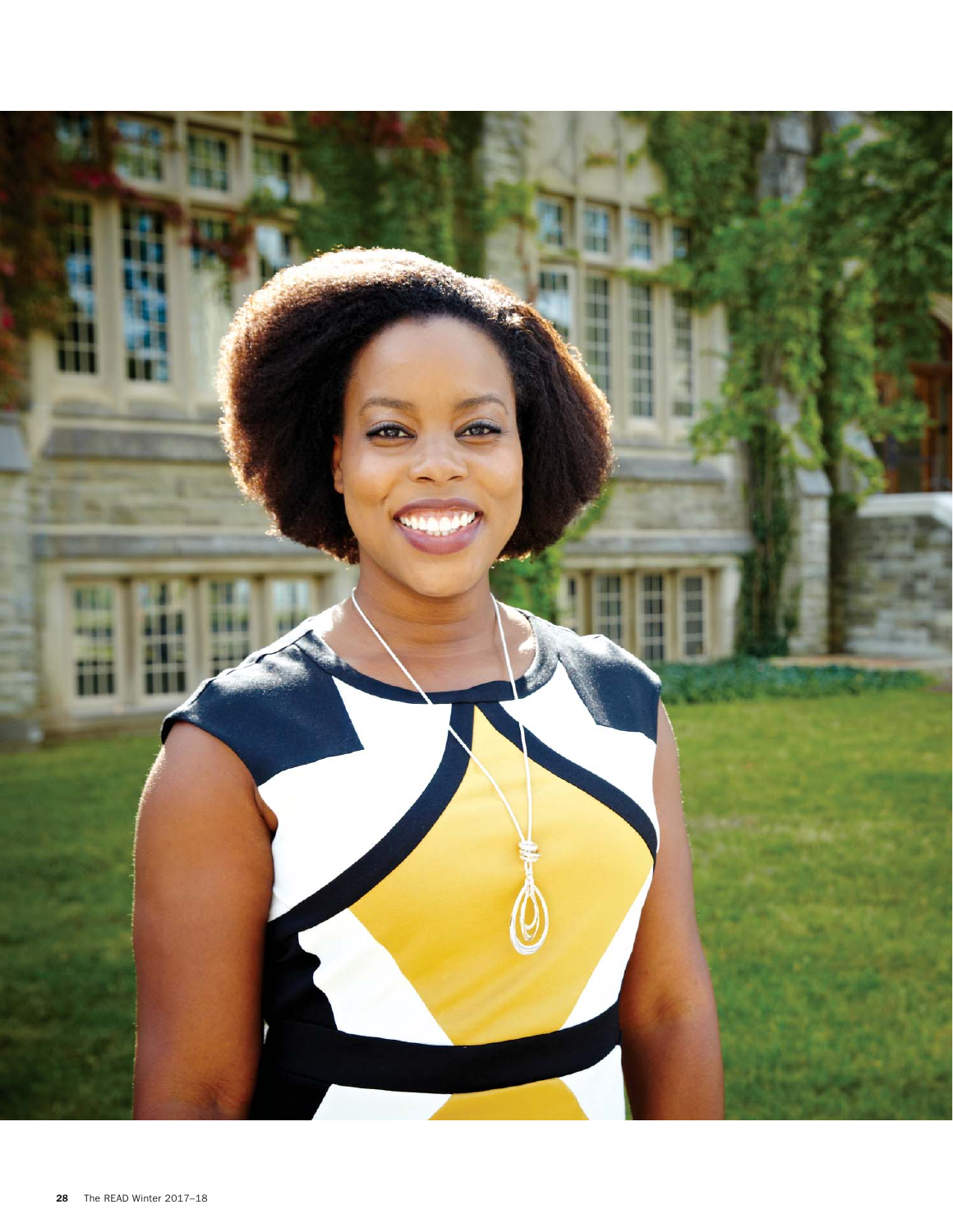## THE ROAD TO WELLNESS

Melanie-Anne ATKINS'00 draws on her own experience to drive her passion for mental health literacy

BY DIANA BALLON / PHOTOGRAPHY BY JEFF KIRK

Music Anne Atkins got her job as wellness<br>coordinator at Western University in 2016, she was also<br>completing her PhD full time, singing and dancing in a<br>Broadway show choir, and teaching dance. Her ability<br>to multi-task wa coordinator at Western University in 2016, she was also completing her PhD full time, singing and dancing in a Broadway show choir, and teaching dance. Her ability to multi-task was already legendary, and it hasn't stopped.

On this Tuesday morning, she has already conducted a two-hour workshop for post-docs on stress management, run to the Wellness Education Centre to speak to students at the front desk, and is heading out to a training session to represent the London, Ont.-based institution at the upcoming Ontario Universities' Fair. She will then return to her office to edit some bi-weekly wellness newsletters that one of her students has produced, before working on an award she is developing for professors who support mental health in the classroom.

None of this will come as much of a surprise to her former Branksome classmates, who will easily discern the same drive, determination, strong work ethic and compassion for others that she displayed as a teenager.

That passion is now funnelled into her work, where she develops curriculum, gives presentations around mental health literacy — from stress management to empowerment issues — and regularly consults with faculty on how to support their students' mental health. She also trains and supervises the 15 students who work as peer educators in the Wellness Education Centre. And Melanie-Anne recently welcomed Blaise O'MALLEY'16, who joined the Wellness Education Centre front desk team — two Branksome grads, 16 years apart, working together to decrease the stigma of seeking help for mental health challenges.

Yet while Melanie-Anne's path in education, and particularly mental health literacy, now seems clear, it wasn't always so.

"My parents never knew what I would come up with next," she recalls with a bemused laugh. She attended Branksome for Grades 12 and 13, with the support of a new scholarship for outstanding black students from the John Brooks Community Foundation in partnership with the school. And, in two short years, she got involved in many activities: she led the concert band, sang in both the chamber and regular choir, participated in the dance club, performed in the musical production of *Anne of Green Gables* and studied piano, achieving her ARCT in piano performance from the Royal Conservatory of Music.

She received many kudos along the way: the Spirit Award for the *(continued on page 30)*